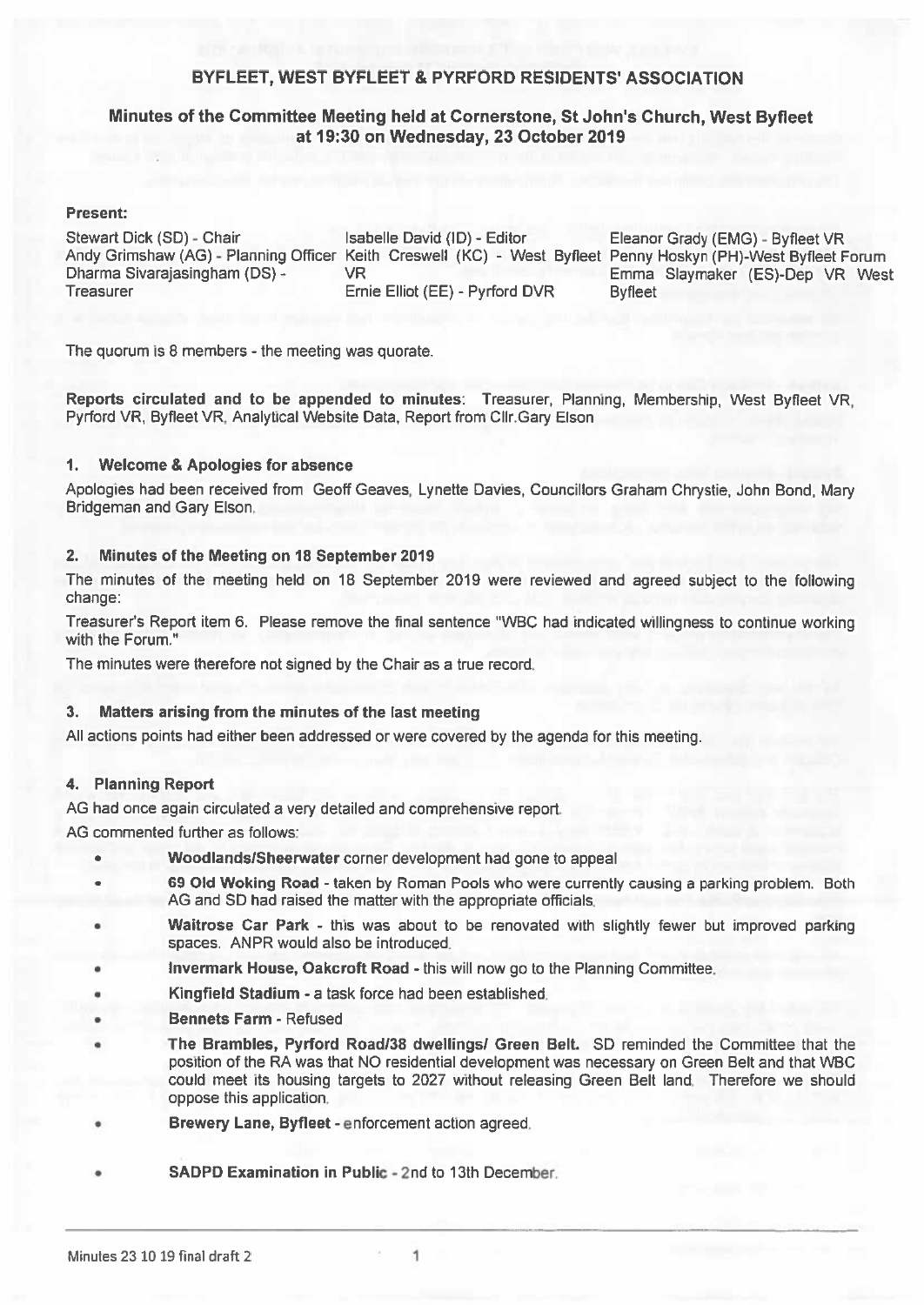Details of the SADPD and the Inspector's Matters, Issues and Question are contained on Pages 30 to 49 of the Planning Report. AG summarised the detail, the possible outcomes and the individual position of each Forum.

The Inspector has confirmed that written submissions will have equal weight as verbal representations.

AG proposed that the Committee should move to Item 7 on the Agenda, namely:

"Contribution towards professional costs to be incurred by WBNF in preparing for the Examination in Public re SADPD, GB10 and protecting West Byfleet's Green Belt."

SD introduced this agenda item.

SD reminded the Committee that the Regulation 19 consultation had resulted in all three Villages being in a different position namely:

Byfleet - GB4 and GB5 to be released from Green Belt and safeguarded.

West Byfleet - GB10 to be released from Green Belt for residential building (555 homes, 50% affordable and 15 Travellers' Pitches).

Pyrford - their two fields are excluded.

SD understood that John Bond on behalf of Byfleet Residents Neighbourhood Forum was preparing their submissions to the Inspector. AG had been in touch with the Byfleet Forum but had received no response.

The position with Pyrford was very different in that their fields are excluded and will not be discussed at the Examination. Pyrford are therefore supporting the SADPD. They have made no comment or recommendation regarding the proposed removal of GB10, GB4 and GB5 from Green Belt.

The worst affected village is West Byfleet and GB10 (see above). If this proceeds it will have a village changing detrimental impact both socially and environmentally.

As has been discussed on many occasions WBNF wish to seek professional advice to assist in the preparation of their objection case at the Examination.

SD advised the Committee that he had consulted Bell Comwell ("BC"). Chartered Town Planners, who act for Octagon and advise other Resident Associations. They are very familiar with the WBC SADPD.

The proposal was that WBNF should instruct BC to advise on GB10 and Green Belt and that the RA would financially support WBNF. Phase One was initial advice from BC as to the strength or otherwise of WBNF's arguments to save GB10. WBNF have a limited amount of funds but would make a contribution and would consider some form of fund raising. However as time is short the RA would act as banker of last resort and commit to underwrite costs of up to £4,000 including expenses and VAT. This concept has been discussed in the past.

Proceeding to Phase Two and Possibly Phase Three would depend on the initial advice. There would be additional cost.

AG enquired whether WBNF had now committed to a fund raising programme. PH and DS stated that this would be discussed at their next committee meeting.

AG raised the question of Conflict of Interest. SD responded that conflicts of interest were inevitable given the plural committees that officers sat on. In the circumstances he did not consider that they were sufficient to exclude any person the more so in view previous discussions.

There was a lengthy and detailed debate. Several historic issues were raised including the background and purpose of the RA and the Neighbourhood Forums. Also the relationship between the RA and the Forums where uncertainty appeared to exist.

Most of this was news to SD and indeed to many Committee members in attendance.

SD's proposal was not put to a vote.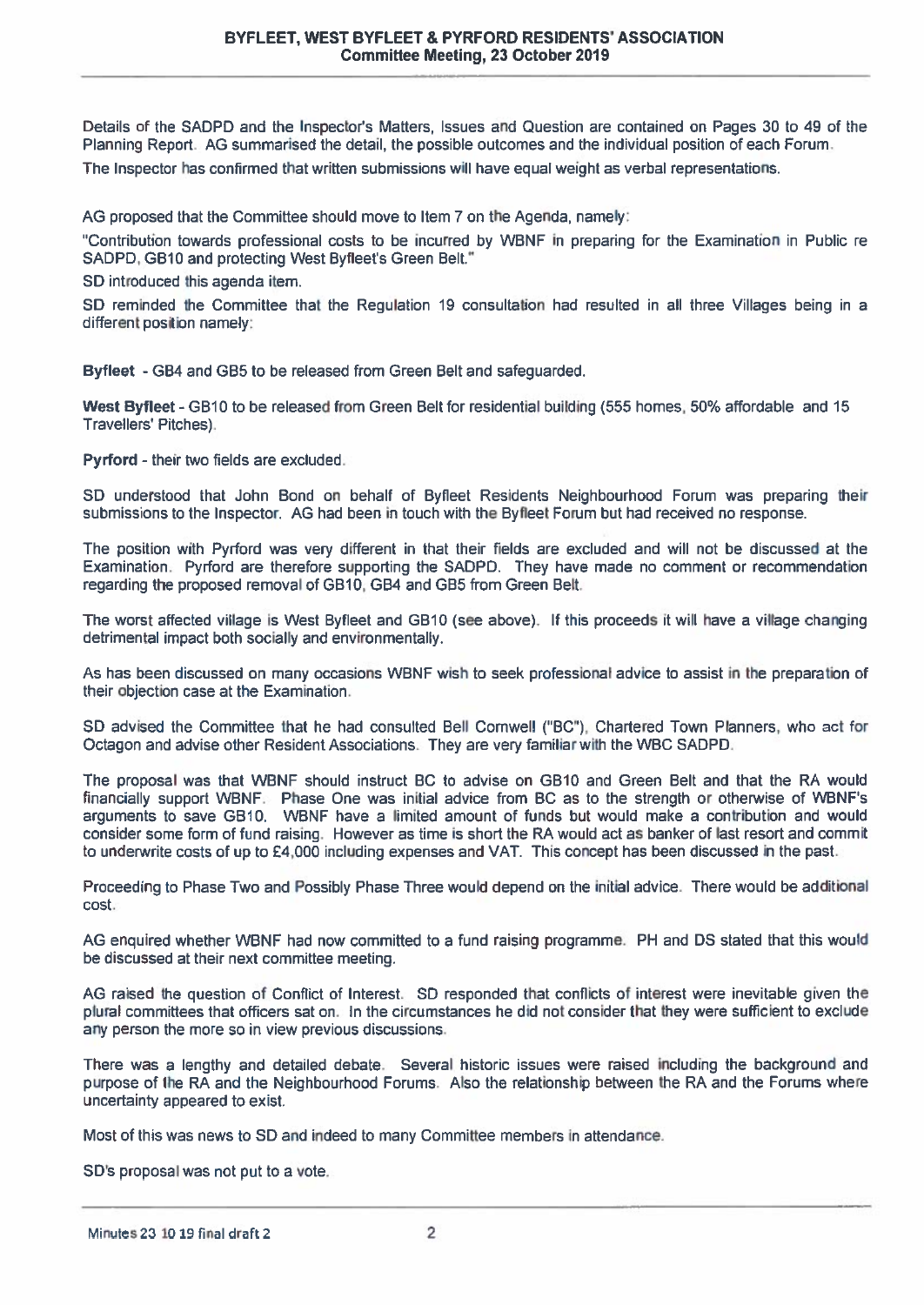AG resigned as Planning Coordinator.

It was then proposed that the instruction to BC should come from the RA, should include GB4 and GB5 and that the RA would meet the initial cost up to a limit of £4,000.

After further lengthy debate this proposal was approved.

In view of the late hour no other agenda items were discussed including the most important and concerning issue of anti-social behaviour.

**Drop-in dates:** 

14:00 on Saturday, 29 February 2020 - WB Catholic Church booked by LDD

14:00 on Saturday, 6 June 2020 - Byfleet Village Hall booked by LDD

Date of the next meeting - Wednesday, 20 November 2019 at Cornerstone

Meeting closed at 23:15

Stawant Th Ganuary 2020,  $\frac{1}{5}$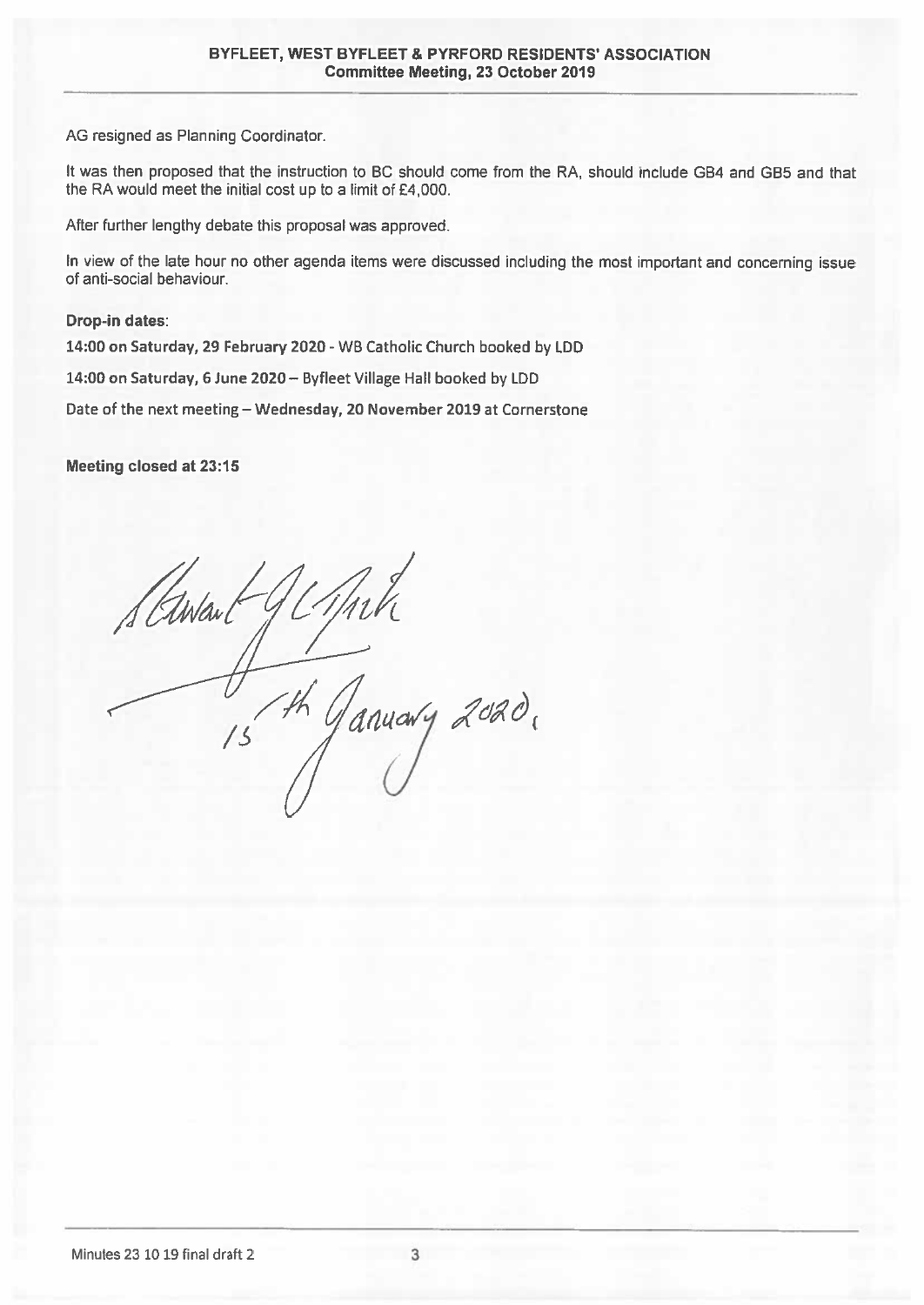# **PLANNING REPORT – OCTOBER MEETING - 18/10/2019**

#### **A) KEY POINTS IN MONTH TO REPORT**

**SADPD –** Dates announced 2-13 December 2019 at WBC Council Offices. Requests to speak to be lodged by 30/10/2019. Inspector identified his areas of review. Full details in H.1 showing some East Woking specific questions.

#### **PLANNING APPEALS -** Boyds Farm, Murrays Lane, Byfleet

#### **PLANNING COMMITTEE**

- Copperwood, 14A Rectory Lane, Byfleet New dwelling **Approved subject too Sec 106**
- Land at Marist RC School, 58 Old Woking Road New TPO **Approved**

#### **BYFLEET VILLAGE**

- Manor House, Mill Lane **– Contractor parking – Pending consideration**
- Linden Nursery School Byfleet Cricket Pavilion Sports Ground Parvis Road planning use **Pending consideration**
- Natural Flames 17 Brewery Lane **– Enforcement action agreed**
- Natural Flames 17 Brewery Lane **External finishing changes - APPROVED**

#### **WEST BYFLEET VILLAGE**

- 15 Old Woking Road Collisons fit out **- Pending consideration**
- Lello's 18 Station Approach Outdoor seating **- APPROVED**
- Globe House Lavender Road **– Condition 6 discharge REFUSED**
- Magna West Lavender Park Road Reduce area of cladding **REFUSED**
- Land Between Invermark And Greenhayes Oakcroft Road West Byfleet Sec 73 **– Pending consideration**
- Broadoaks Concerns about tree felling on verge **– As per condition plus WBC agreement**
- Broadoaks Retrospective Hoarding **Pending Consideration**
- Speedflex For Costa Coffee **Pending Consideration**
- Marchmont, Hollybank Road Demolition **Withdrawn by WBC**

#### **PYRFORD VILLAGE**

- International School Portakabin extension to 2022 **Pending consideration**
- 16 Lovelace Drive Demolition & rebuild **REFUSED**
- 166 Old Woking Road Demolition & infill behind **WITHDRAWN**

#### **OUTSIDE 3 VILLAGES**

- Land to Rear of Byfleet Road Withdrawn in April 2019 for further consultation
- Waste Transfer Station Units 11 & 12 Wintersells Road, Byfleet New documents added pending consideration
- Brooklands Traffic Survey expected Autumn 2019
- Heathrow new consultation opened 18th June 2019 and ended on the 13th of September
- Kingfield Stadium Public consultation on 10,000-seater stadium and cardinal court 1,100 dwellings plus 40 at Egley Road Mayford
- Fairoaks new plans submitted moving decision back to January/February 2020 (3 mths)
- M25 Jnc 10 Hearing 12 November 2019 at Mandalay Hotel Guildford

**SCC PARKING REVIEW –** Now reached Advertising & Consultation stage **TO WATCH -** Byfleet Fire Station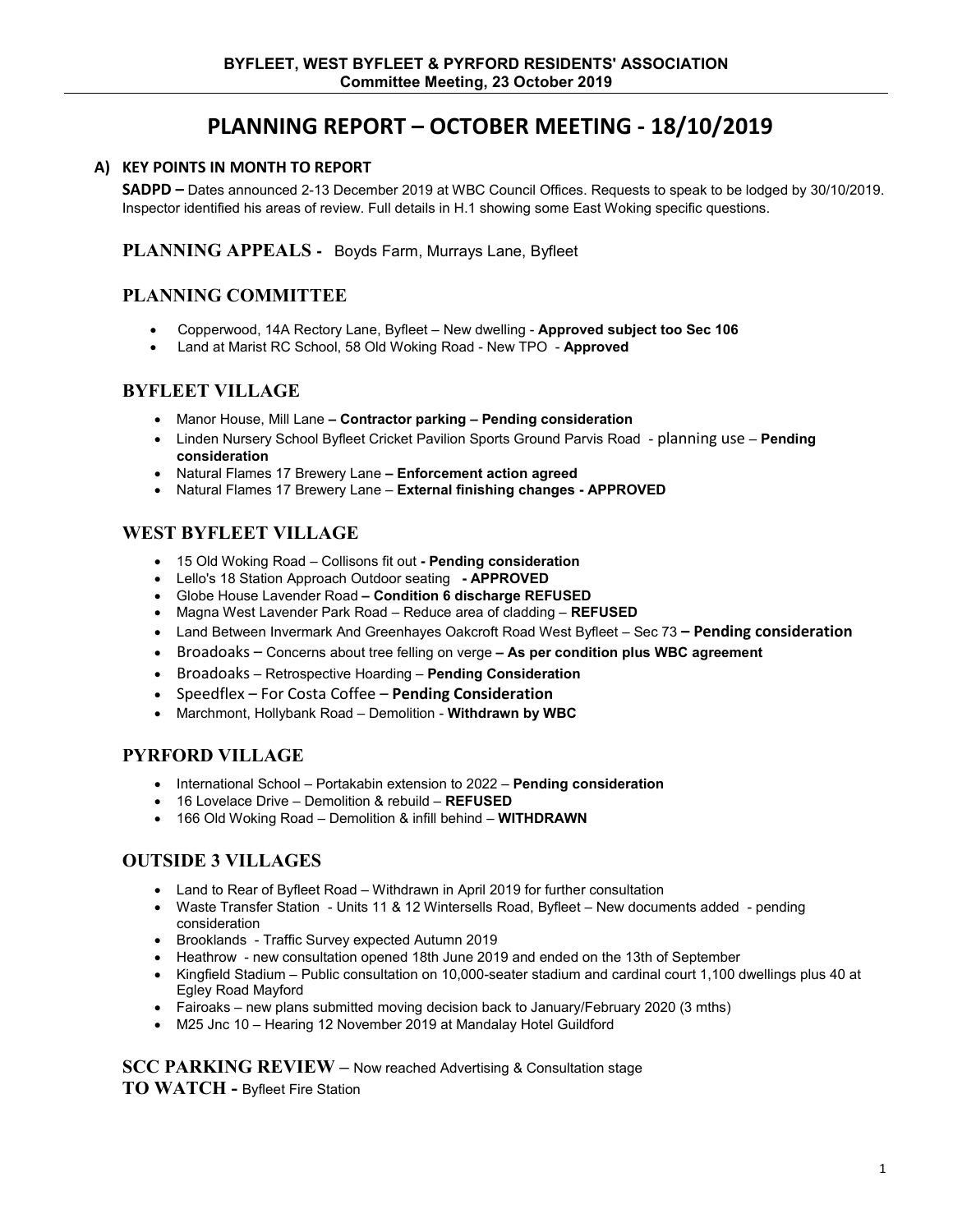#### **Byfleet, West Byfleet and Pyrford Residents Association TREASURER'S REPORT 21 October 2019**

The following Statement of Financial Affairs is for the period from 1/1/19 to the 21<sup>th</sup> of October 2019.

The year to date accounts shows a surplus of £3,483 (September £4,576). The decrease from September is mainly driven by Printing and donation payments made in October.

We have received Subscriptions of £11,514 YTD this year (previously reported £10,719 in September) and continuing to maintain cash reserves. The balances remaining in each Collections Accounts are the subscriptions received but yet to be allocated to the Members Database.

We are yet to issue advertising invoices for the October resident magazine. Isabelle is currently in the process of compiling the information so I can raise those invoices. Currently an invoice for £80 for Unity Car parts remains outstanding. Isabell is currently chasing the invoice.

We had some outgoings in October. An invoice for £1,490 for Stag's printing was paid out, an invoice for £94 for Cornerstone was paid out and a £250 donation to WB Junior School was also paid out. A further donation of £200 for WBBA would be paid out in the week ending  $27<sup>th</sup>$  October. There are also couple of other donations approved in the last meeting which will be paid by the end of October early November when the bank account details and other information are received.

Issues.

- 1 Charitable status and gift aid I will be meeting Keith and Stewart in November / December and formulate next steps.
- 2 The RA funds allocated towards Recreation Ground legal challenges are maintained and will remain for the foreseeable future.

Dharma Sivarajasingham 21/10/2019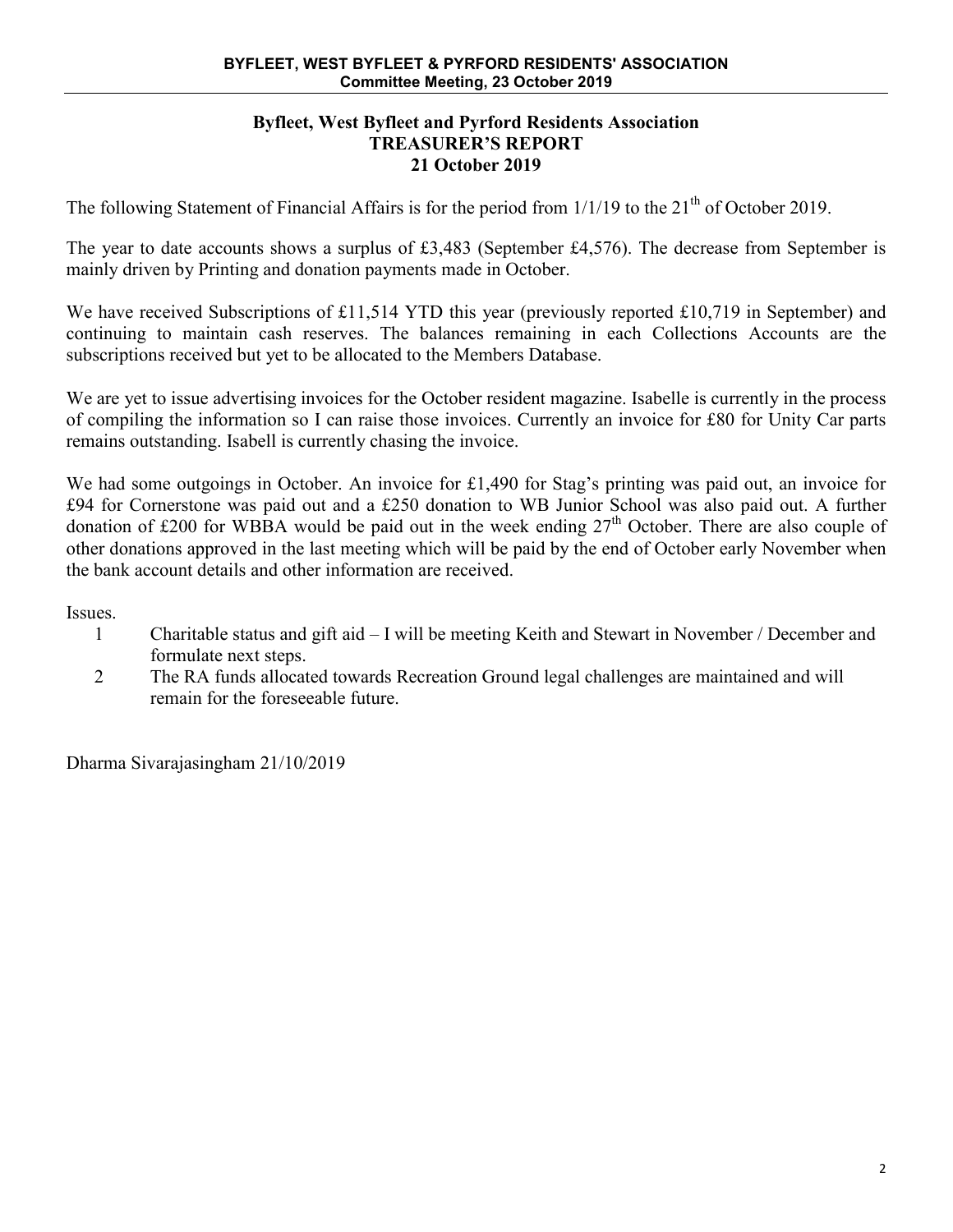#### **BYFLEET, WEST BYFLEET & PYRFORD RESIDENTS' ASSOCIATION Committee Meeting, 23 October 2019**

| to                 | Byfleet, West Byfleet & Pyrford Residents Association<br>21 October 2019                                                                                                                                                                                                                                                                       |                                                                                          |                                               |                                                                                                             |
|--------------------|------------------------------------------------------------------------------------------------------------------------------------------------------------------------------------------------------------------------------------------------------------------------------------------------------------------------------------------------|------------------------------------------------------------------------------------------|-----------------------------------------------|-------------------------------------------------------------------------------------------------------------|
|                    |                                                                                                                                                                                                                                                                                                                                                | Year to date                                                                             |                                               |                                                                                                             |
| <b>INCOME</b>      | <b>Subscriptions and member</b><br>donations:<br><b>Byfleet</b><br>West Byfleet<br>Pyrford<br>Subscriptions not allocated<br>2019 paid in 2018<br>2020 paid in 2019 or to be<br>allocated                                                                                                                                                      | £                                                                                        | 2,390<br>4,680<br>3,943<br>565<br>(125)<br>61 | £<br>11,514                                                                                                 |
|                    | <b>Advertising</b><br><b>Bank Interest</b><br><b>Donations</b><br>Other                                                                                                                                                                                                                                                                        |                                                                                          |                                               | 1,720<br>93<br>10<br>$\mathbf 0$                                                                            |
|                    | <b>Total Income</b>                                                                                                                                                                                                                                                                                                                            |                                                                                          |                                               | 13,337                                                                                                      |
| <b>EXPENDITURE</b> | The Resident<br><b>Committee Expenses</b><br>Street Rep Drop Ins<br>Room Hire not Comm.<br><b>AGM</b><br>Fetes<br>Display/Equipment<br>Donations:<br><b>Community Support</b><br>Insurance<br>Postage, Stationery & Printing<br>Sundries/Losses<br>Database/Web Expenses<br>Mileage/Parking<br>Forums - Pyrford<br>- Byfleet<br>- West Byfleet |                                                                                          | 1,808<br>0<br>1,312                           | 4,378<br>166<br>438<br>156<br>78<br>153<br>0<br>250<br>199<br>310<br>88<br>0<br>519<br>$\mathbf 0$<br>3,119 |
|                    | <b>Total Expenditure</b>                                                                                                                                                                                                                                                                                                                       |                                                                                          |                                               | 9,854                                                                                                       |
|                    | Surplus/(Deficit)                                                                                                                                                                                                                                                                                                                              |                                                                                          |                                               | £3,483                                                                                                      |
| Opening Cash       | Surplus/(Deficit)                                                                                                                                                                                                                                                                                                                              |                                                                                          |                                               | 23,021<br>3,483                                                                                             |
| Closing Cash       |                                                                                                                                                                                                                                                                                                                                                |                                                                                          |                                               | £26,504                                                                                                     |
|                    | Analysis of Cash                                                                                                                                                                                                                                                                                                                               | <b>Current Account</b><br>Un allocated Collections Accounts + 2020 subs<br>not allocated |                                               | 769<br>626                                                                                                  |
|                    |                                                                                                                                                                                                                                                                                                                                                | Deposit                                                                                  |                                               | 10,005                                                                                                      |
|                    |                                                                                                                                                                                                                                                                                                                                                | 32Day deposit                                                                            |                                               | 15,104                                                                                                      |

**£26,504**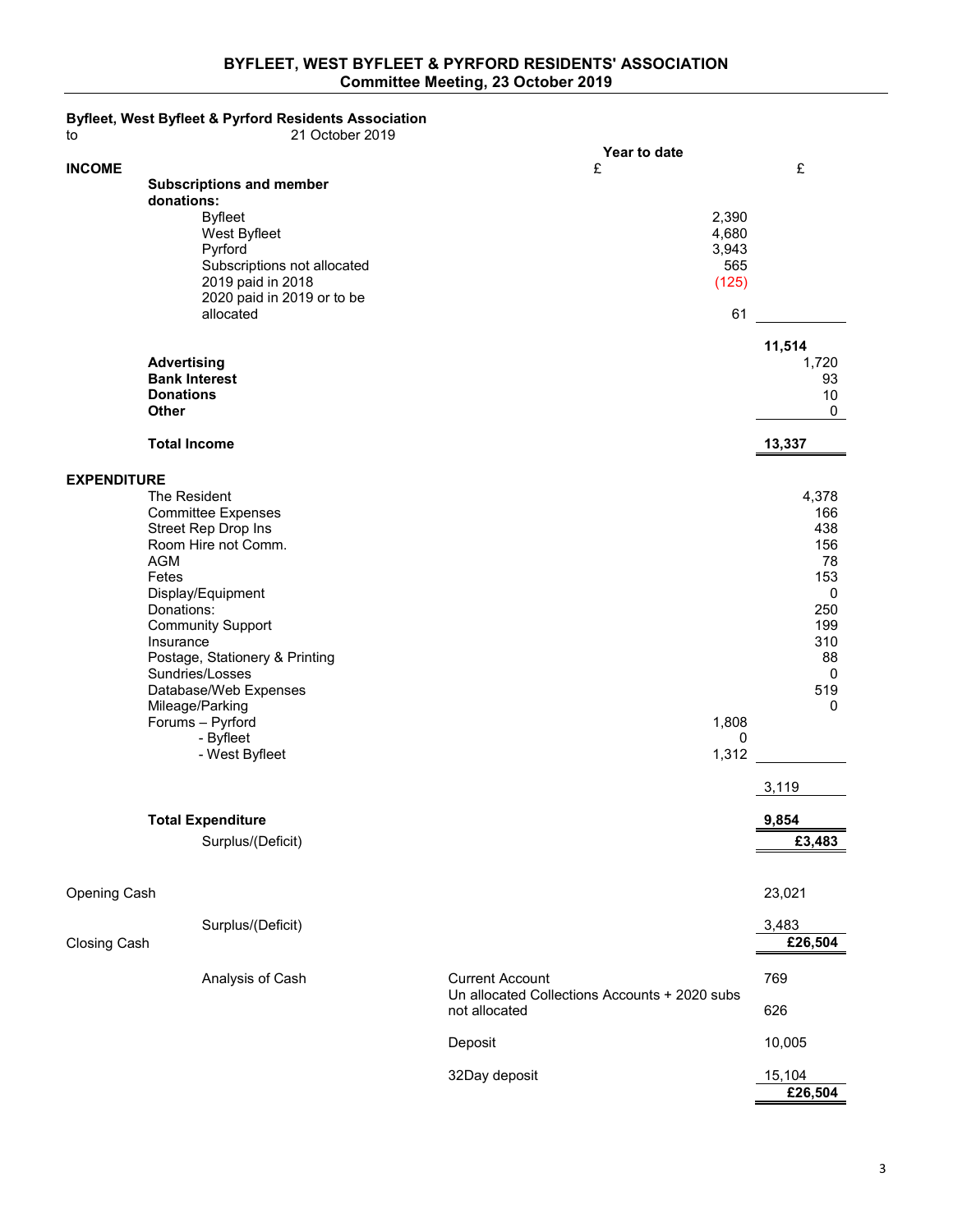# **MEMBERSHIP REPORT SEPTEMBER (23 October 2019)**

**(As at 6 October 2019)**

# **KEY POINTS**

# **2019 collections are above that of all of 2018 (104%).**

All three villages data have changed since September.

There are memberships worth £555 to be entered into the database.

The membership as at 6 October 2019 stands at 2,463 an increase of 2 in the month and 379 since  $1<sup>st</sup>$  January 2019, but 384 below this time last year.

So far during 2019 £10,968 of subscriptions have been collected (104% of the whole of 2018) and 1,728 memberships renewed (97% of the whole of 2018). West Byfleet has achieved 141% plus of the 2018 full year numbers on both memberships and subscription amounts. Pyrford is behind this time last year by 57 memberships & £252of subscriptions (NB £545 to enter representing 93 memberships).

218 electronic payments have been received year to date of which Pyrford is 108 (50%) and overall 13% by volume of all collections.

Drop in Saturday 12 October 2019

|                | Picked up Total |     | ℅     |
|----------------|-----------------|-----|-------|
| <b>Byfleet</b> |                 | 48  | 14.6% |
| West Byfleet   | 25              | 65  | 38.5% |
| Pyrford        | 21              | 43  | 48.8% |
|                | 53              | 156 | 34.0% |

### **MEMBERSHIP DETAIL 2019 YEAR**

The reports run on 6 October 2019 show that the membership stands at 2,463 an increase of 2 since the last report and 379 since 1<sup>st</sup> January 2019, but 384 below this time last year.

| <b>Village</b> | Dec-<br>18 | Jan-19 | Feb-<br>19 | Mar-<br>19 | Apr-<br>19 | May-<br>19 | <b>Jun-19</b> | Jul-19 | Sep-<br>19 | Sep-<br>19 | <b>Month</b><br>Change       | Year   |
|----------------|------------|--------|------------|------------|------------|------------|---------------|--------|------------|------------|------------------------------|--------|
|                |            |        |            |            |            |            |               |        |            |            |                              | Change |
| <b>Byfleet</b> | 751        | 549    | 551        | 554        | 554        | 560        | 574           | 574    | 575        | 575        | -                            | 95     |
| West Byfleet   | 896        | 592    | 626        | 720        | 732        | 755        | 758           | 761    | 788        | 790        | $\overline{c}$               | 218    |
| Pyrford        | 1,192      | 1,046  | 1,057      | 1,064      | 1,073      | 1,073      | 1,079         | 1,082  | 1,086      | 1,086      |                              | 62     |
| Other          | 11         | 8      | 9          | 10         | 10         | 10         | 8             | 9      | 12         | 12         | $\qquad \qquad \blacksquare$ | 4      |
|                | 2,850      | 2,195  | 2,243      | 2,348      | 2,369      | 2,398      | 2,419         | 2,426  | 2,461      | 2,463      | 2                            | 379    |
| Movement       |            | (655)  | 48         | 105        | 21         | 29         | 21            | 7      | 35         | 2          |                              |        |

The numbers by village are shown below:-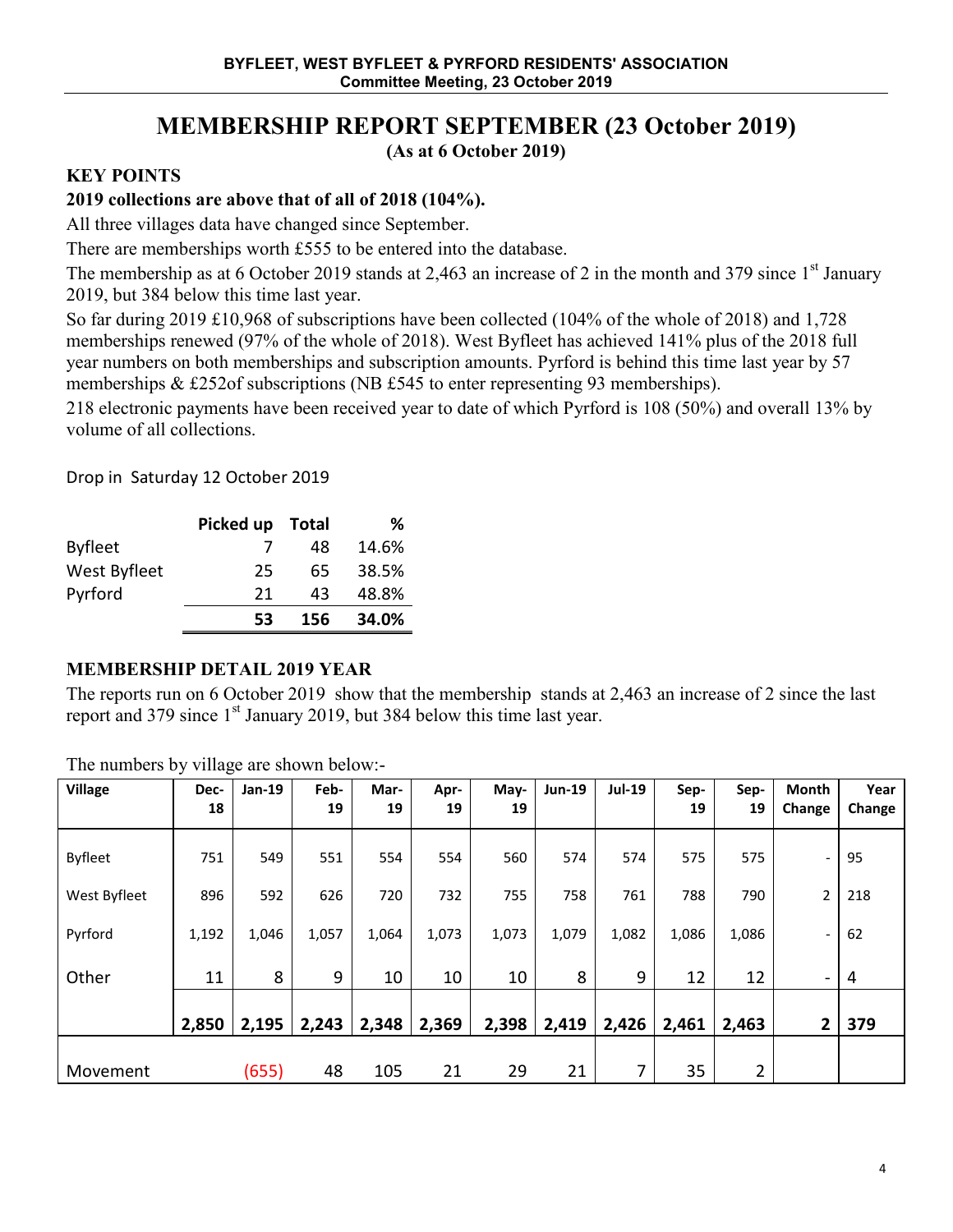#### **BYFLEET, WEST BYFLEET & PYRFORD RESIDENTS' ASSOCIATION Committee Meeting, 23 October 2019**

The majority of the growth of members in 2019 is from West Byfleet village. The amounts recorded as collected by village are:-

| <b>Village</b>         | Dec-<br>18 | Jan-<br>19               | Feb-<br>19 | Mar-<br>19 | Apr-<br>19 | May-<br>19 | <b>Jun-19</b> | <b>Jul-19</b> | Sep-<br>19 | <b>Oct-19</b> | <b>Month</b><br><b>Change</b> | Oct-<br>18 | Year<br>Change |
|------------------------|------------|--------------------------|------------|------------|------------|------------|---------------|---------------|------------|---------------|-------------------------------|------------|----------------|
| <b>Byfleet</b><br>West | 2,526      | $\overline{\phantom{a}}$ | 15         | 932        | 1,615      | 1,803      | 1,965         | 1,965         | 2,334      | 2,405         | 71                            | 2,076      | 330            |
| <b>Byfleet</b>         | 2,961      | $\overline{\phantom{a}}$ | 73         | 2,134      | 2,822      | 3,053      | 3,448         | 4,113         | 4,560      | 4,690         | 130                           | 2,494      | 2,196          |
| Pyrford                | 5,045      |                          | 165        | 1,329      | 2,389      | 2,739      | 2,984         | 2,984         | 3,688      | 3,873         | 185                           | 4,125      | (252)          |
|                        | 10,532     | $\blacksquare$           | 253        | 4,395      | 6,826      | 7,595      | 8,397         | 9,062         | 10,582     | 10,968        | 386                           | 8,694      | 2,274          |

The monthly history of collection is shown below:-



This clearly shows the total amounts collected are significantly earlier than the previous two years, except for Pyrford. Well done to everyone, in particular West Byfleet!

| <b>Village</b>         | <b>YTD 2019</b> | <b>YTD 2018</b> | <b>Full 2018</b> | <b>YTD % 2018</b> |
|------------------------|-----------------|-----------------|------------------|-------------------|
| <b>Byfleet</b><br>West | 2,405           | 2,076           | 2,526            | 95%               |
| <b>Byfleet</b>         | 4,690           | 2,494           | 2,961            | 158%              |
| Pyrford                | 3,873           | 4,125           | 5,045            | 77%               |
|                        | 10,968          | 8,694           | 10,531           | 104%              |
|                        |                 |                 |                  |                   |

The year to date amounts collected by village are shown below:-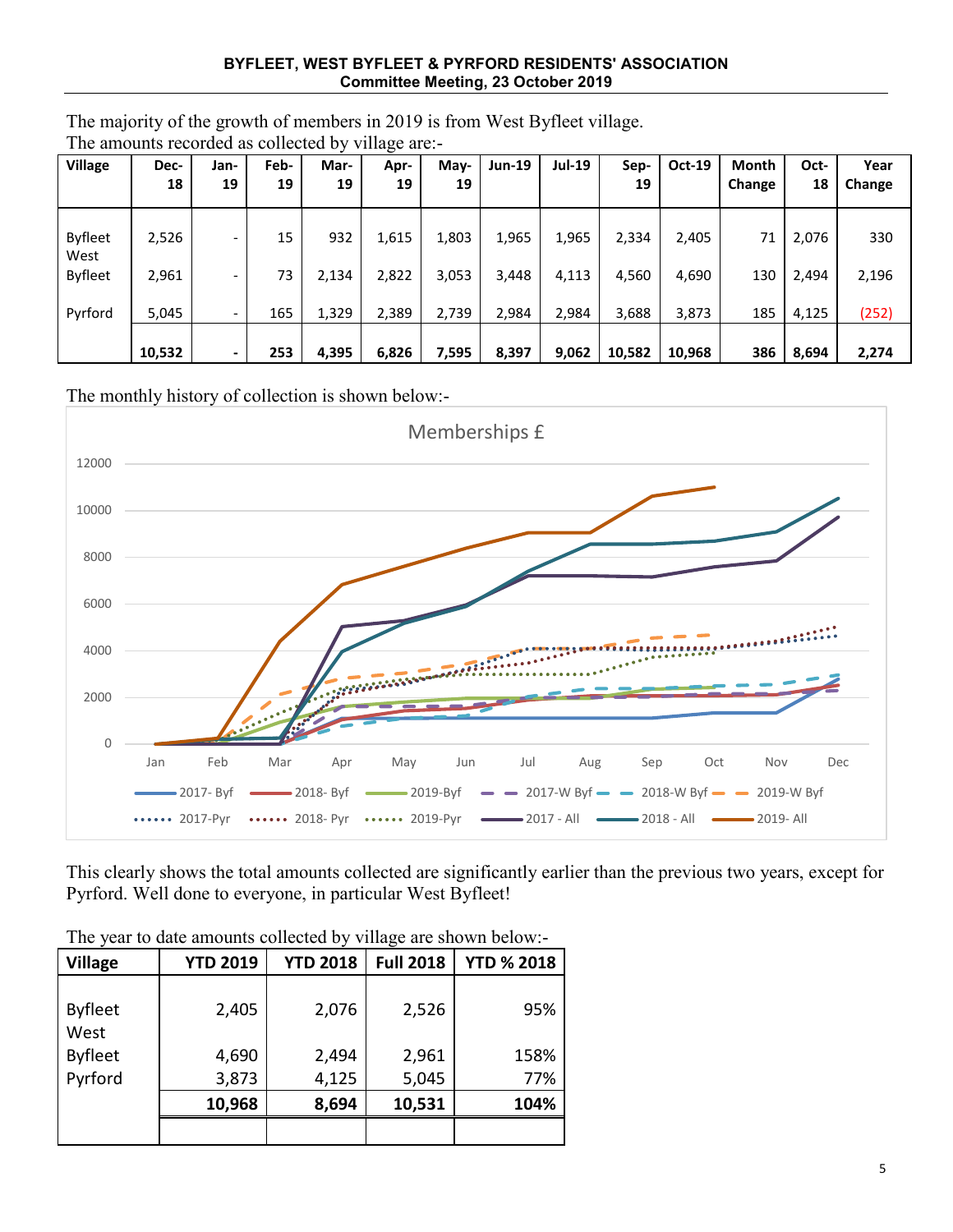| <b>Number of</b>      | YTD   | <b>YTD</b> | Full  |                   |
|-----------------------|-------|------------|-------|-------------------|
| memberships collected | 2019  | 2018       | 2018  | <b>YTD % 2018</b> |
| <b>Byfleet</b>        | 389   | 353        | 435   | 89%               |
| West Byfleet          | 679   | 425        | 482   | 141%              |
| Pyrford               | 660   | 717        | 865   | 76%               |
|                       | 1,728 | 1,495      | 1,782 | 97%               |

The year to date memberships signed up village are shown below:-

West Byfleet Village has already collected 141% of memberships compared to the 2018 full year!

The average subscription received by village is:-

| <b>Village</b> | <b>YTD 2019</b> | <b>YTD 2018</b> | <b>Full 2018</b> |
|----------------|-----------------|-----------------|------------------|
|                |                 |                 |                  |
| <b>Byfleet</b> | 6.18            | 5.88            | 5.81             |
| West Byfleet   | 6.91            | 5.87            | 6.14             |
| Pyrford        | 5.87            | 5.75            | 5.83             |
|                | 6.35            | 5.82            | 5.91             |
|                |                 |                 |                  |

There are memberships worth £555 still to be entered into the database as follows:-

| <b>Village</b> | £   | No |
|----------------|-----|----|
| <b>Byfleet</b> |     |    |
| West Byfleet   | 10  | 2  |
| Pyrford        | 545 | 95 |
|                | 555 | 97 |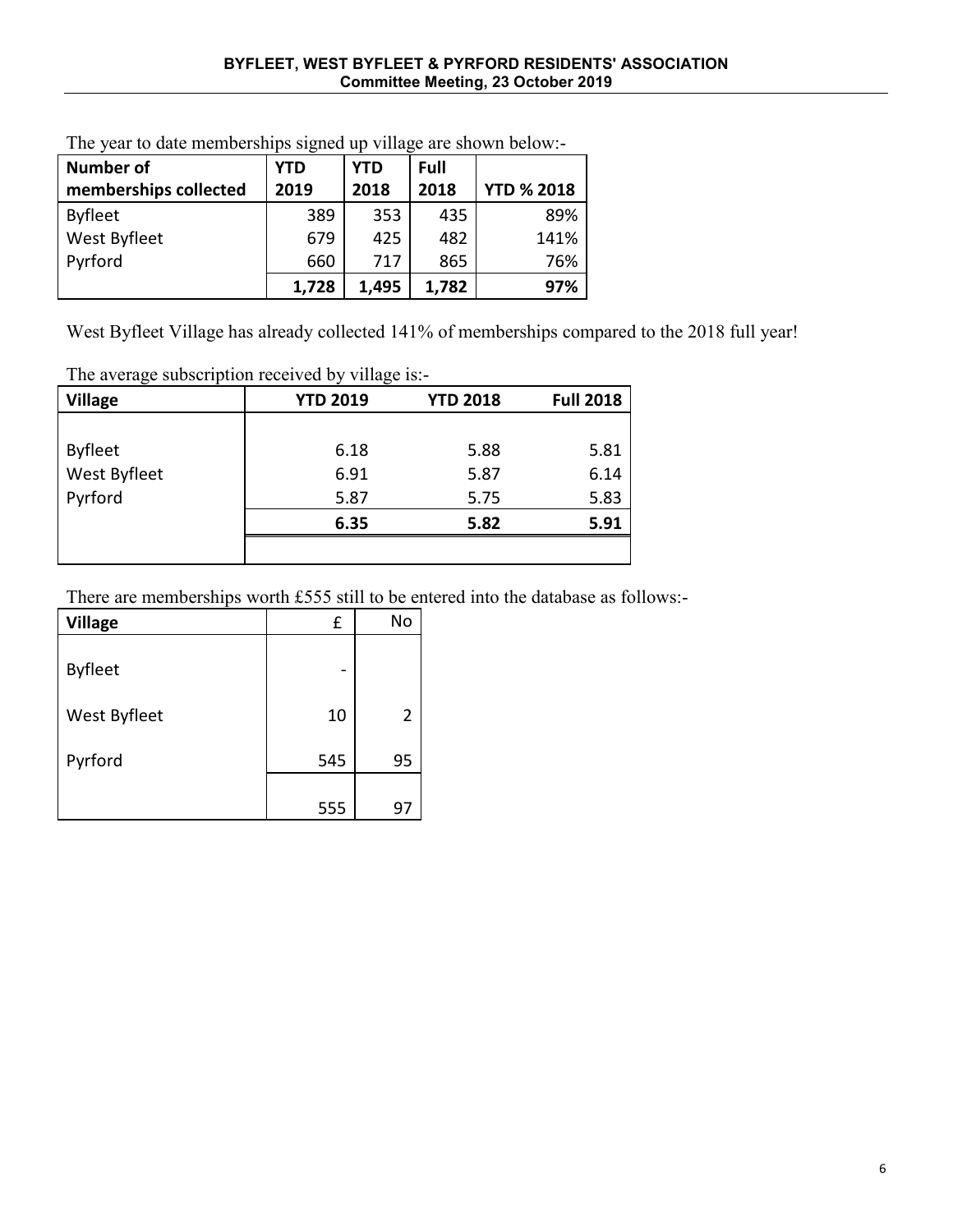

**BYFLEET, WEST BYFLEET & PYRFORD RESIDENTS' ASSOCIATION Committee Meeting, 23 October 2019**

The email, phone call  $\&$  postcode data collected is shown below:-

|            | <b>Dec-18</b> | <b>Jan-19</b> | <b>Feb-19</b> | $Mar-19$ | Apr-<br>19 | May-<br>19 | Jun-<br>19 | <b>Jul-19</b> | Sep-19 | <b>Oct-19</b> | <b>Month</b><br>Change |
|------------|---------------|---------------|---------------|----------|------------|------------|------------|---------------|--------|---------------|------------------------|
| Emails     | 993           | 934           | 959           | 997      | 1,030      | 1,059      | 1,077      | 1,096         | 1,133  | 1,135         |                        |
| Telephone  | 855           | 823           | 841           | 880      | 913        | 949        | 961        | 977           | 1,000  | 1,003         | 3                      |
| Post codes | 1,211         | 1,152         | 1,175         | 1,236    | 1,268      | 1,283      | 1,284      | 1,297         | 1,326  | 1,328         |                        |

The analysis of the direct payments by village is:-

| <b>FPI</b><br><b>Payments</b> |                          |                          |               |          | Apr- | May- | Jun- |               |               |               | Month<br>Change |
|-------------------------------|--------------------------|--------------------------|---------------|----------|------|------|------|---------------|---------------|---------------|-----------------|
| Cum                           | <b>Dec-18</b>            | <b>Jan-19</b>            | <b>Feb-19</b> | $Mar-19$ | 19   | 19   | 19   | <b>Jul-19</b> | <b>Sep-19</b> | <b>Oct-19</b> |                 |
| <b>Byfleet</b><br>West        |                          |                          | 25            | 34       | 38   | 39   | 39   | 42            | 44            | 44            |                 |
| <b>Byfleet</b>                | $\overline{\phantom{0}}$ | $\overline{\phantom{0}}$ | 36            | 49       | 53   | 56   | 57   | 58            | 65            | 66            | $\mathbf{1}$    |
| Pyrford Coll<br>Pyrford       | -                        |                          | 48            | 71       | 72   | 76   | 78   | 85            | 89            | 90            | $\mathbf{1}$    |
| Main                          | -                        | 5                        | 9             | 13       | 22   | 22   | 22   | 18            | 18            | 18            | 0               |
|                               | $\overline{\phantom{0}}$ | 5 <sup>5</sup>           | 118           | 167      | 185  | 193  | 196  | 203           | 216           | 218           | $\mathbf{2}$    |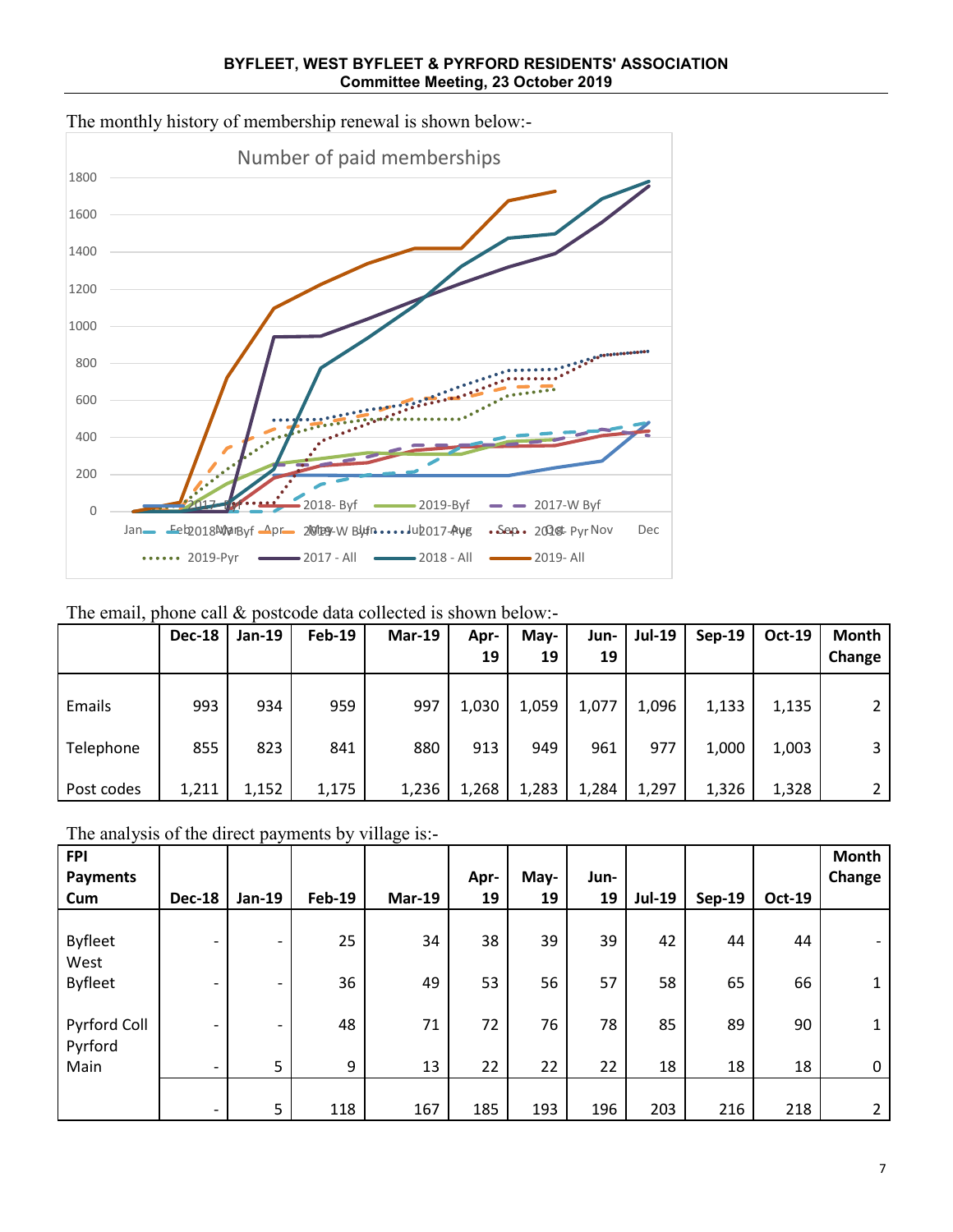# **MEMBERSHIP DATABASE EMAIL COMMUNICATIONS**

No emails sent out since last report.

In 2018 24 emails were sent out.

In 2019 10 emails have been sent out; for the first time in May one email was just to one village - West Byfleet.

The statistics so far are:-

|                    | 2018   | 2019   | <b>Totals</b> |
|--------------------|--------|--------|---------------|
| No emails sent     | 24     | 10     | 34            |
| Average per month  | 2.0    | 1.1    | 1.9           |
| No recipients sent | 21,911 | 10,157 | 32,068        |
| Bounced            | 1,028  | 344    | 1,372         |
|                    | 4.7%   | 3.4%   | 4.3%          |
|                    |        |        |               |
| Delivered          | 20,883 | 9,813  | 30,696        |
|                    | 95.3%  | 96.6%  | 95.7%         |
|                    |        |        |               |
| Opened             | 13,295 | 7,075  | 20,370        |
|                    | 63.7%  | 72.1%  | 66.4%         |
|                    |        |        |               |
| Clicked            | 1,911  | 704    | 2,615         |
|                    | 9.2%   | 7.2%   | 8.5%          |
|                    |        |        |               |
| Unsubscribed       | 33     | 11     | 44            |
|                    | 0.2%   | 0.1%   | 0.1%          |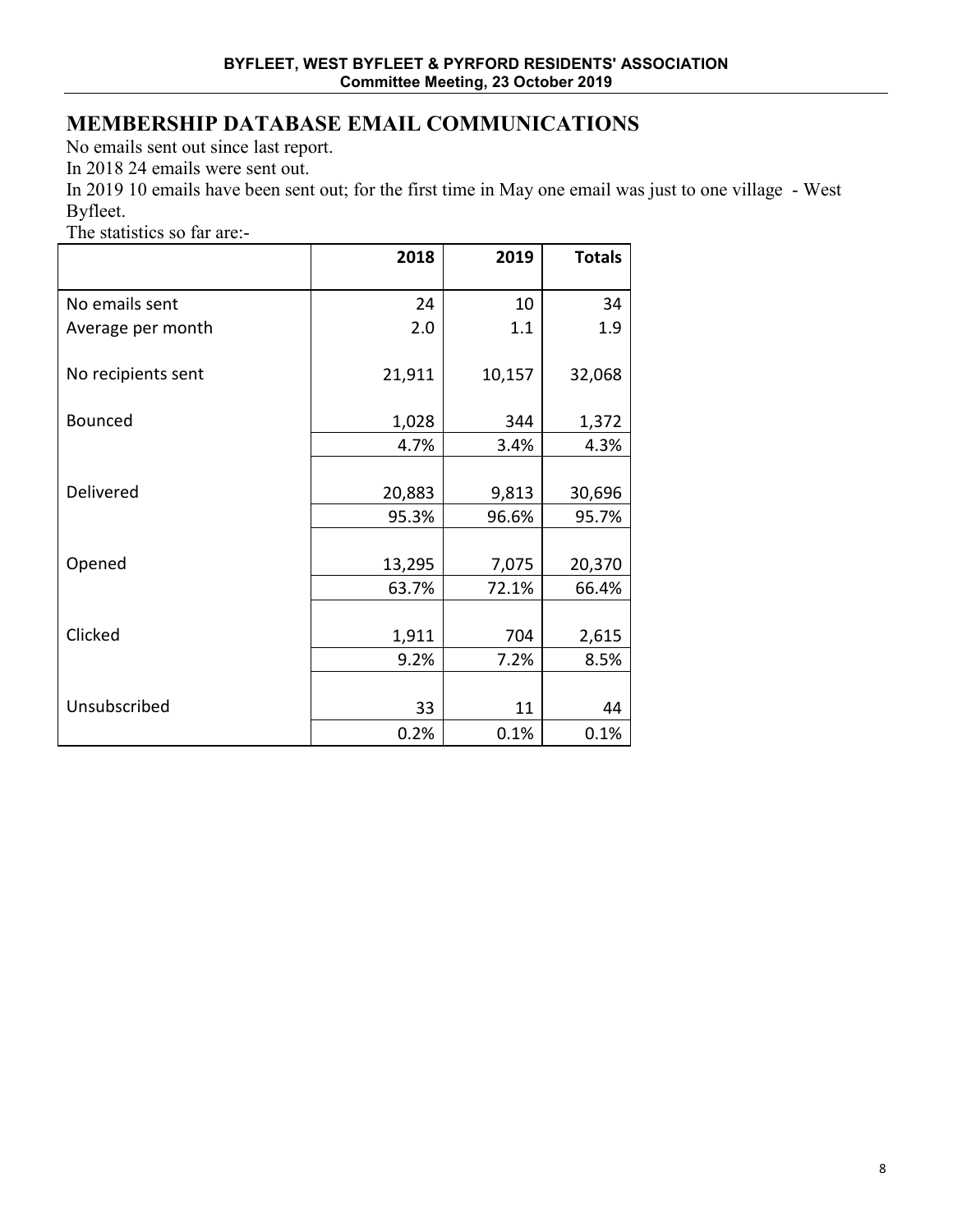#### **PYRFORD VR REPORT - 23 October 2019**

#### **PYRFORD STREET REPS**

There are still five Street Rep vacancies to fill, covering around 104 members. In addition, one long standing Street Rep informed me at the Drop in that this was her last delivery.

There are 4 rounds for which no monies have been recorded (3 rounds have been banked but not recorded). Most of the monies outstanding are on rounds covered by the VR.

#### **MARSHALLS PARADE**

The saga continues. Even though the garage block behind the parade was demolished in late December 2017 and work started in late March 2018 to prepare for foundations, progress is very slow. Work is forever starting and then stopping and seems to have stopped. Recently, a new planning application has been approved to divide the single retail unit into two units. Work has not yet restarted. Parking is still an issue. Two residents have installed folding parking posts, but both have been damaged and one since removed. The works it is hoped should be finished by Spring 2020. Time will tell!

## **GOLF COURSES**

Concerns have been raised about unusual activities at the golf courses bordering Pyrford Road. VR is monitoring.

### **SIGNIFICANT PLANNING APPLICATIONS**

### **International School of London 182 Old Woking Road Ref. No: PLAN/2019/0665 | Validated: Thu 04 Jul 2019**

Variation of condition 01 of PLAN/2014/0600 (Temporary planning permission for one single storey prefabricated buildings (Portkabins), WC facilities and office space) to allow for a further 3 years temporary permission. **PENDING CONSIDERATION**

## **166 Old Woking Road and Land At 168, 170 & 172 Old Woking Road Ref. No: PLAN/2019/0842 | Validated: Fri 23 Aug 2019 |**

Erection of 9x two storey dwellings (3x bed) on land to the rear and side of No.166-172 Old Woking Road and associated access, parking and landscaping following demolition of No.166. **WITHDRAWN**

### **Pyrford Primary School Coldharbour Road Ref. No: PLAN/2019/0699 | Validated: Thu 01 Aug 2019 |**

Demolition of existing changing room, plant room and store and erection of replacement changing/plant room. **PERMITTED**

### **16 Lovelace Drive Ref. No: PLAN/2019/0675 | Validated: Wed 17 Jul 2019 |**

Erection of a two-storey replacement dwelling (4x bed) following demolition of existing dwelling 11 Comments all objections including one from RA. Concern was expressed about the size of the footprint and the internal layout that objectors believe could be used to allow two households in one dwelling. **REFUSED**.

**Andy Grimshaw VR Pyrford**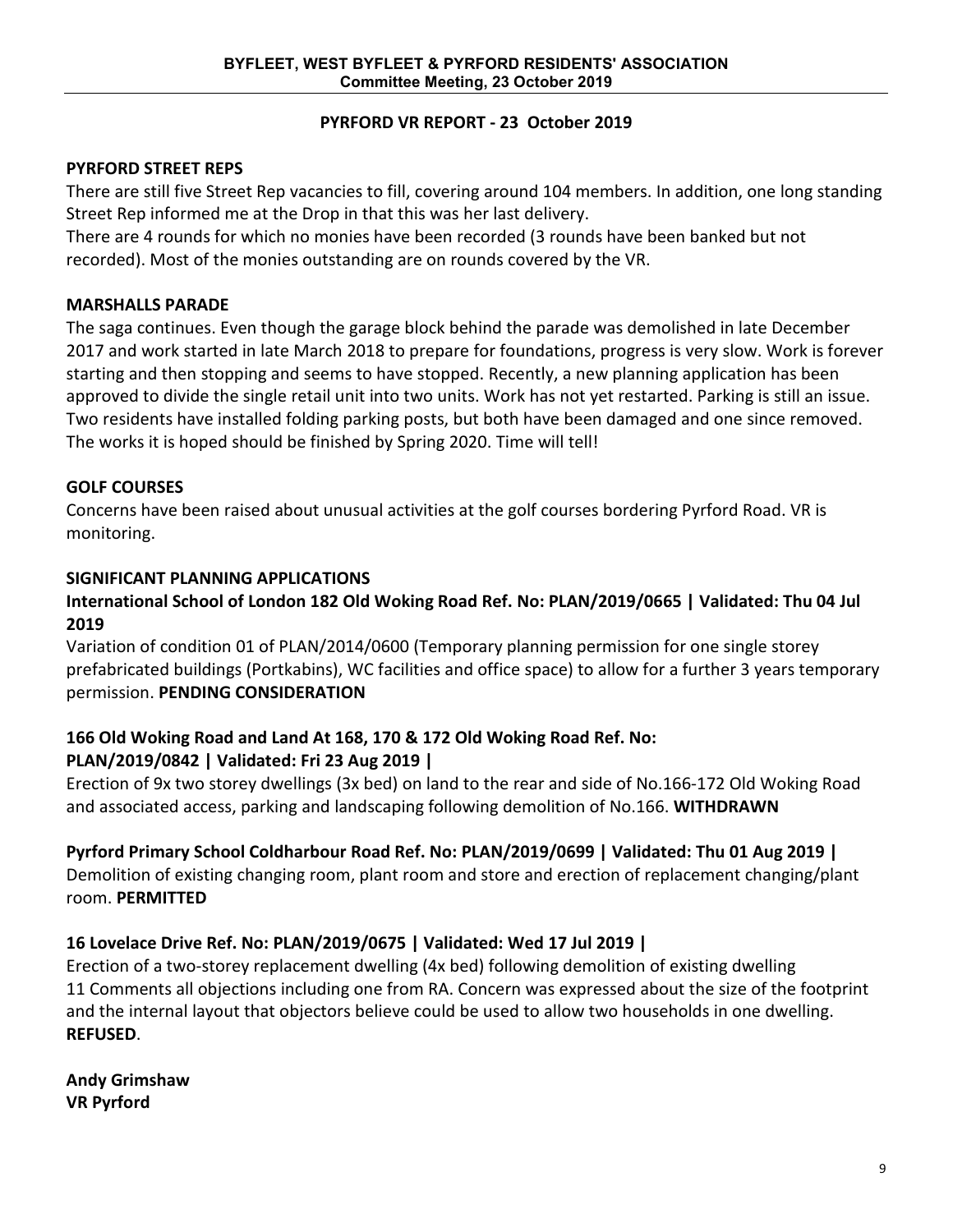#### **Byfleet West Byfleet and Pyrford Residents Association October 2019 Village Representative Report West Byfleet**

#### **Admin**

Following requests from street reps this report will also be distributed to them. Any committee-only issues would be reported as "Part2 Items" and not distributed.

A quiet month on subscriptions received with only £130 banked during the month. This does, however, reflect the major push by all street reps on getting the subs earlier in the year. We have Street Rep vacancies for the west end of Dartnell Avenue, Claremont Road and Rivey Close. We are also "locked out" of some blocks of apartments such as Tattenhall and Rosemount. Could any reader knowing of potential volunteers in these areas let me know. Two new street reps have been appointed to replace retirees, thanks go to those.

The Drop In was well attended by WB Street Reps, many thanks to all especially those who picked up magazines for their neighbouring SRs. We have only a few packs left to be collected of SRs who have been away and these will be cleared by the Committee meeting.

#### **Local issues**

- 1 Work with WBNF continues to be excellent and some of the following reflects work with them as a member of the WBNF Committee.
- 2 The WBNF Committee had asked me to write to the Joint Committee (SCC and WBC) to express support for the proposed A245 pedestrian and cycle improvements between Byfleet and West Byfleet. The Joint Committee have replied and advised that it will be placed on their monitoring programme and agree to its priority and it forming part of the strategic Cobham to Old Woking route. We are asking our councillors on the Joint Committee to monitor that it on the Scheme of Works (or whatever the modern terminology is)
- 3 The West Byfleet Community Festival committee meeting is to be held on 30<sup>th</sup> Sept. at the Camphill Club to formally agree a constitution, confirm officers, open bank accounts and all the other necessary organisational issues to provide a platform for a successful community event.
- 4 Fran Nevett with James Lowe and others (West Byfleet Events) is working hard on making Xmas memorable this year with the Xmas tree on the corner of Madeira Road and Station Approach, lights and events around the village centre. WB Street reps were happy to distribute flyers with the Resident magazine.
- 5 Excessive noise levels on the M25. The online petition is for M25 users and a physical petition is available for residents, both are gaining signatures but not in the necessary high volumes. Further info is available from Amanda Boote.
- 6 A local Street Rep, Angela King organised a West Byfleet Village Litter Pickup on 28<sup>th</sup> September, with support from WBC. It went well and had support from some local residents as well as local Brownie and Girl Guide groups. Angela was pleased to report that the level of litter recovered was not great and, at that time, West Byfleet was generally tidy.
- 7 There has been some further disruption by children on bicycles in the Centre and giving rise to some concern amongst residents both for their own and the children's safety. The police are aware and have taken a number of steps to improve the situation. The community also need to be involved in providing improved facilities for those who are local children.
- 8 As reported to WB Street Reps, one of our street reps, Dave Orledge, completed the LandsEnd-John O'Groats cycle ride challenge in aid of the Motor Neurone Disease Association. He has a justgiving page if anyone would like to contribute.

Other areas of concern/interest with nothing to report this month.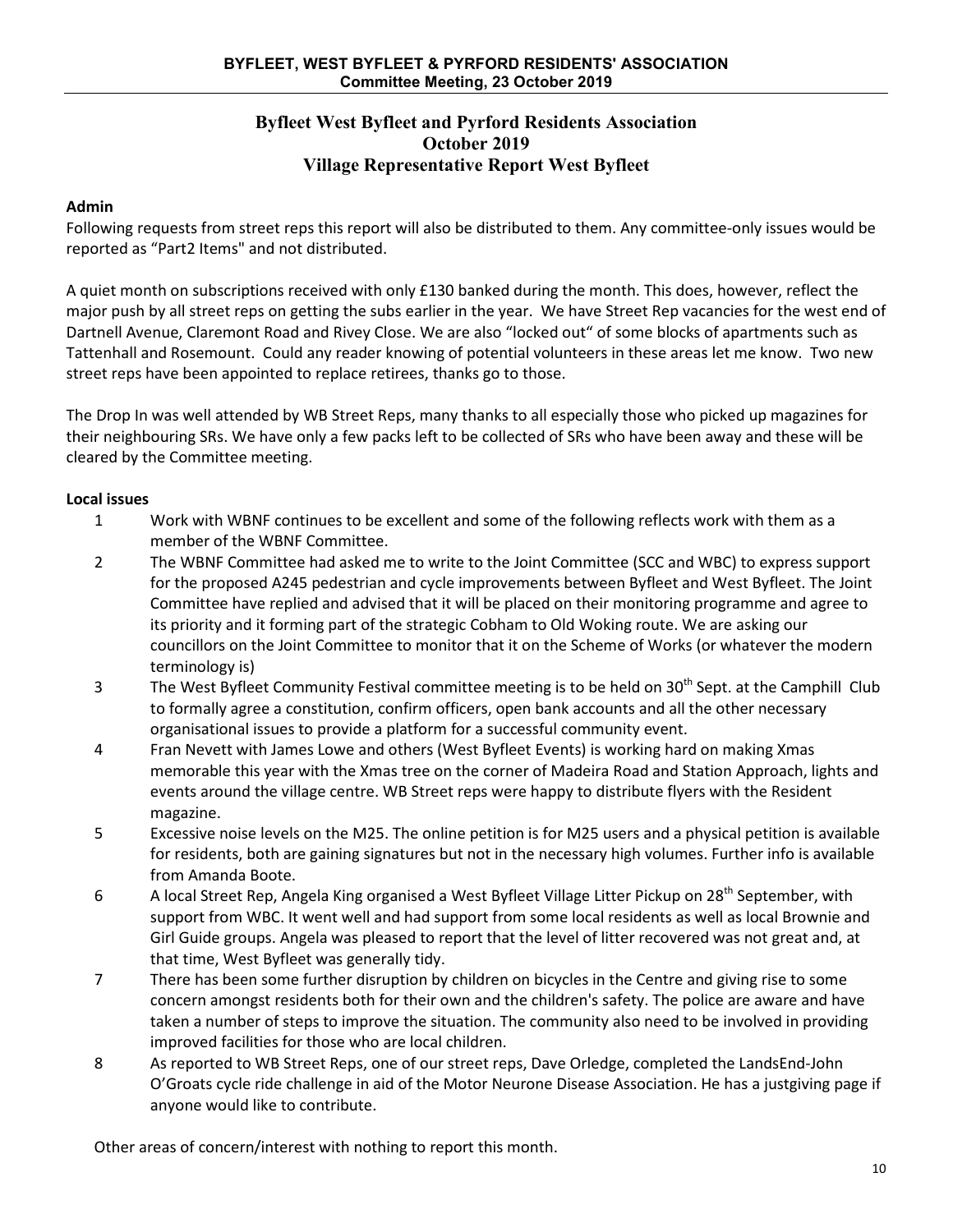#### **BYFLEET, WEST BYFLEET & PYRFORD RESIDENTS' ASSOCIATION Committee Meeting, 23 October 2019**

- 9 Shere House redevelopment proposals
- 10 The Rosemount Parade replacement trees.
- 11 Woodlands Ave Car Park and community safety
- 12 Highways England Walking and Cycling strategy for areas impacted by the M25 J10 proposals.
- 13 Highways England J10 proposals impact on Painshill junction from traffic congestion and non-motorised user perspectives.
- 14 The Woking Walking and Cycling Local Implementation Plan was due to be published later this year but has gone quiet.
- 15 The traffic pollution monitoring from the Parvis Road positioning of detectors at relevant places is still outstanding.
- 16 West Hall rezoning see DAPD report and WBNF report
- 17 Camphill Tip uses

Businesses: pleased to report that JL Butchers have won the 2019 Surrey Life Butcher of the Year and Ben Piette of London House was one of the three finalists for Chef of the Year [\(https://www.surreylife.co.uk/food-drink/surrey-life](https://www.surreylife.co.uk/food-drink/surrey-life-food-drink-awards-2019-winners-1-6293815)[food-drink-awards-2019-winners-1-6293815\)](https://www.surreylife.co.uk/food-drink/surrey-life-food-drink-awards-2019-winners-1-6293815)

Costa are reported to be taking over the old Speedflex outlet in Station Approach and will be moving in the near future. Roman Pools are reported to be taking over the old Eltons shop.

We continue to be grateful for the engagement and support from our local councillors (of all hues!)

Keith Creswell 16/10/2019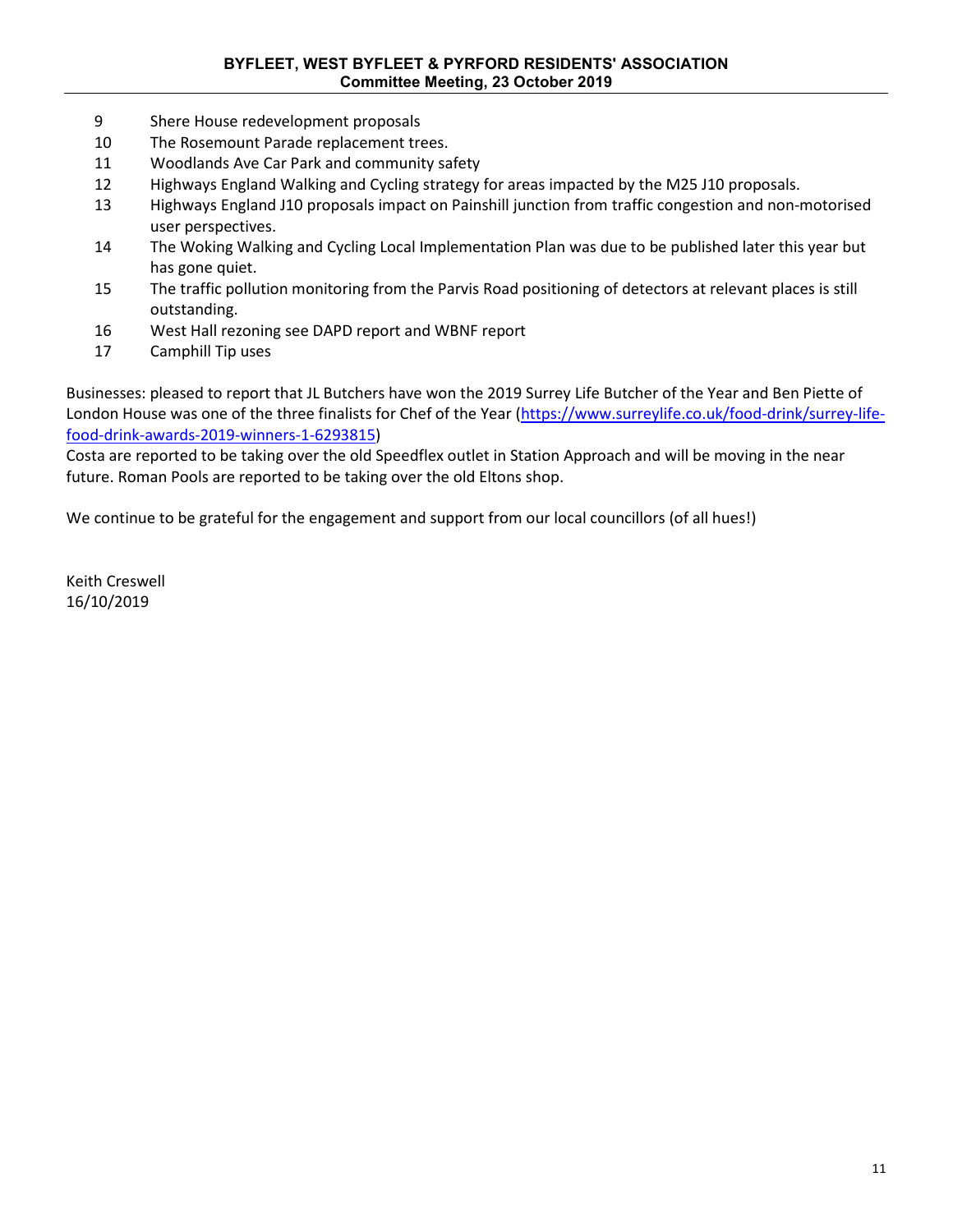# **BWBPRA Committee Meeting 23.10.2019**

# **Byfleet Report 23.10.2019 v1.0**

Village Representative and Deputy (Byfleet) : Eleanor Grady and Jean-Pierre Frossard

# **RA Subscriptions/ Street Reps/Drop-in**

*Street Reps*:

Beech Close : We were very sad to advise residents that Shelagh Denham died earlier in the year. Her husband Malcolm has very generously offered to take up her SR duties.

Oyster Lane : Our SR has stepped down. This round has been picked up by a new SR (inducted 23.10.2019). The new SR will try to increase membership over the next year.

Dawson Road : We have not had an active SR for some years. The new Oyster Lane SR will also pick up Dawson Road (54 properties . We hope this will generate a number of new members.

Two other SRs stepping down at the end of 2019. Work in hand to secure replacements. *Drop In:*

The number of Byfleet SR attendees was quite low. A number of apologies had been received.

# **Events :**

The Byfleet Amenities Group have a number of upcoming events to which we have been invited. In view of the limited lead-time we are unlikely to have an RA stall this year, but will have a presence, in the interests of raising our profile and increasing membership, at a shared stall at the following events:  $14<sup>th</sup>$  November Carols at Village Hall (6p.m) and Lights Switch on at Plough Green (6.50 for 7.00 p.m.)

29<sup>th</sup> November : Byfleet Village Christmas Fayre 5 p.m.

# **Village Matters**

**Foodbank Outlet- Methodist Church Byfleet** : Now operational and mentioned in The Resident Issue 162. **Parking on double yellow lines outside Binfield Bakery**: This dangerous parking previously reported seems to have reduced.

**Excessive speed on roads:** There has been an increase in fast and noisy driving of high-performance cars along Oyster Lane (emerging from Abbot Close and the associated Industrial estate behind) and along Sopwith Drive into Parvis Road. Speed measurement has been installed on Oyster Lane (between Byfleet and New Haw Station and Brooklands).

# **Upcoming events (Non-RA)**

 $10^{th}$  Nov 10.50 a.m. Remembrance Service

 $14<sup>th</sup>$  Nov 6 p.m. Carols and Village green light up

 $16<sup>th</sup>$  Nov 10-1 Byfleet Christmas Fayre at the Village Hall

23<sup>rd</sup> Nov 5.30 p.m. Illuminated Boat Procession- Byfleet Boat Club

29<sup>th</sup> Nov 5 p.m. – Christmas Market- Village Green

Also, lots of events and initiatives at the Community Library and the St Mary's Day Centre.

## **RA Donations**

Grateful thanks have been received from:

• The Byfleet Amenities Group (and the offer of a loan of gazebo(s) when available